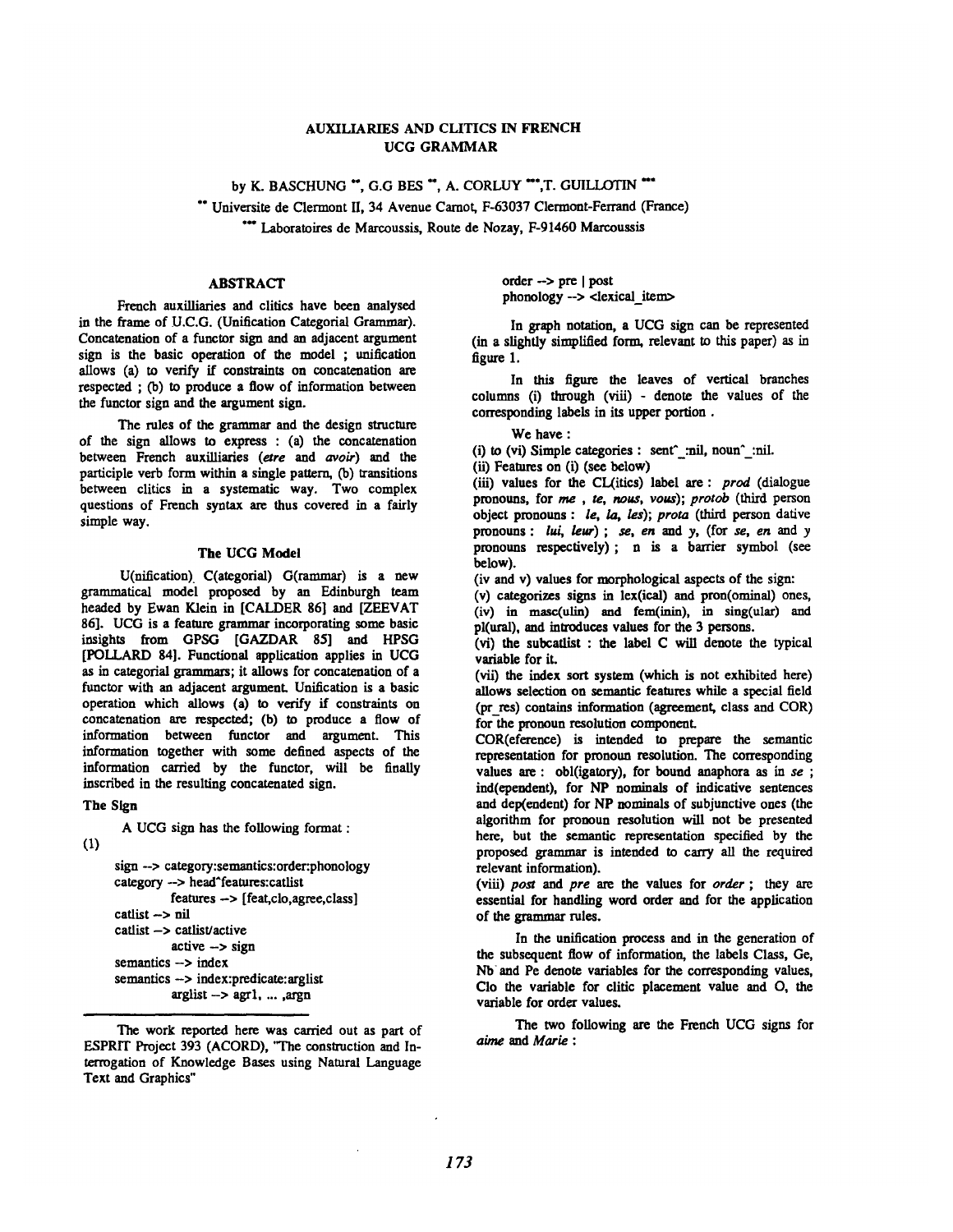```
(2) (a) 1 aime
```

```
sent^{\text{fin},v}, (xg:p3), ]
:nil/np^[nom,n,(_:sg:p3),_]:nil:X:pre:_
   /np<sup>\arctan</sup>, ,_]:nil:Y:post:
:and(e,at(e,now),aimer(e,X,Y))
:0 
:aime
```
(b) *Marie* 

```
Head^ [Feat, Clo, Ag, Class]
:C/(Head'[Feat,_,Ag,Class] 
    :C/(np'[or(nom, acc),Clo,(fem:sg:p3), lex] 
         :nil:marie:Ord: )
    :Sem
    :Ord 
    \cdot.
:Sem 
:O 
:marie
```
**Categories** 

Categories are defined by

• (3) (a) A simple category is a category. (b) If H:C is a category and if Si is a sign,  $H: (C/Si)$ is a category.

**Rules** 

[ZEEVAT 86] describes 2 grammar rules based on functional application.

(4) FA (Forward Application)

Functor :

```
HF 
:CF/(HA:CA:SA:pre:_) 
:SF 
:OF 
:W1
```
Argument :

HA:CA:SA:pre:W2

-> HF:CF:SF:OF:[WI,W2]

(5) BA (Bsckward Application) Argument : HA:CA:SA:post:W1 Functor : HF :CF/(HA:CA:SA:post:\_) :SF :OF :W2 -> HF:CF:SF:OF:[W1,W2] We added two rules to these, inspired by functional composition as described in [STEEDMAN 86]. (6) FC (Forward Composition) Functor : HF :CF/(HA:CA:SA:pre: ) :SF :OF :Wl Argument : HA:CA/(np^[Fe,\_,Ag," lex]:nil:X:\_:\_):SA:pre:W2 -> HF :CF/(np^[Fe,n,Ag," lex]:nil:X:pre:\_) :SF :OF :[Wl,W2] FC is basically designed to deal with np-gaps. (7) BC (Backward Composition) Argument : HA:CA/(np^Feats:nil:X:O:\_):SA:post:W1 Functor : HF :CF/(HA:CA:SA:post:\_) :SF :SO :W2 -> HF :CF/(np^Feats:nil:X:O: ) :SF :OF :[Wl,W2]

BC is designed to deal with free-order of nparguments of verbs

Forward application must be interpreted as follows :

<sup>&</sup>lt;sup>1</sup> where PROLOG conventions are respected : lower case = constant, upper case = variable,  $=$  anonymous variable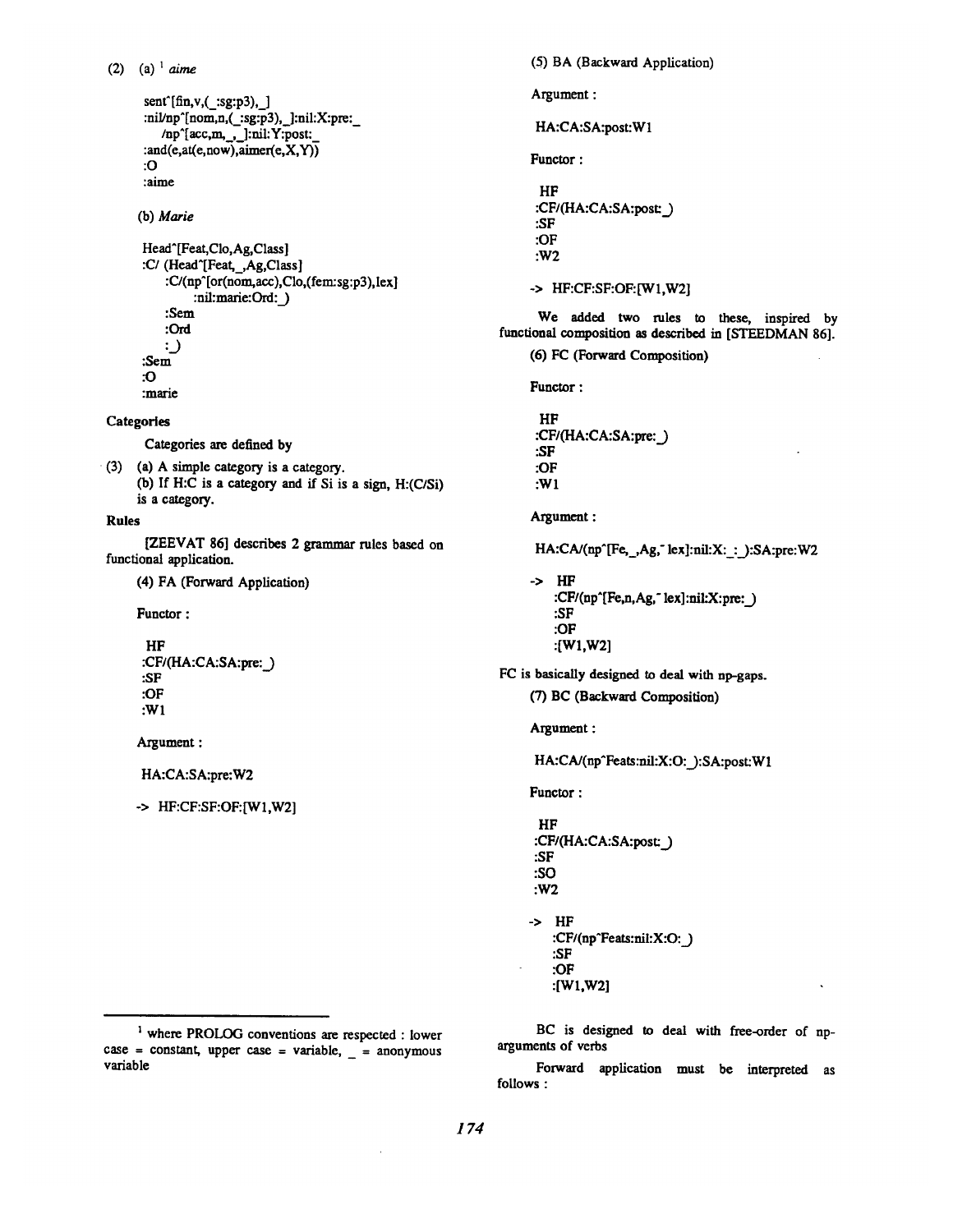If a sign of string Wl and category HF:CF/(HA:CA) unifies with a sign of string W2 and category HA:CA, W1 concatenates with W2; the resulting sign, with string [W1,W2], is of category HF:CF, where HF:CF is the category inherited from the functor as resulting from unification with its argument, and stripping HA:CA.

Mutadis mutandis, analogous interpretations must be given to (5) through (7).

By definition (3) HA:CA in HF:CF/(HA:CA) of (4) must be a sign; it is the active part of the functor. The final concatenated sign is obtained by stripping the active part of the functor as instantiated by the argument.

## Example

For example: (8) is the instantiation by BA of (2b) as the functor with respect to (2a) as the argument of the rule; (9) is the resulting sign, obtained from (8) by stripping; (10) represents the sign of the whole sentence *Pierre aime Marie :* 

# (8) Marie

```
sent^{\text{f}}(fin,m,(\;:\text{sg}:p3),Class):nil/np^[nom,n,(Ge1:sg:p3),Class1]:nil:X:pre:P1
   /(senffin, (:sg:p3),Class):nil/np^[nom,n,(Ge l:sg:p3),Class 1]:nil:X:pre:P 1 
        /np'[acc, m,(fem:sg:p3),lex]:nil:marie:post:_ 
     : and(e, at(e,now), aimer(e,X,marie)) 
     :post 
     :aime) 
:and(e, at(e,now),aimer(e,X, marie)) 
:0 
:marie
```
(9) *aime Marie* 

sent'[fin,m,(\_:sg:p3),Class] :nil/np'[nom,n,(Gel :sg:p3), ] :nil:X:pre:P 1 :and(e,at(e,now),aimer(e,X,marie)) :O :[aime,murie]

(10) *Pierre aime Marie* 

sent'[fin,n,(\_:sg:p3),Class] :nil :and(e,at(e,now),aimer(e,pierre,marie)) :O :[pierre,[alme,marie]]

#### Semantics

The semantics of UCG incorporates the basic insights of Kamp's DRT [KAMP 81] but the introduction of indexes greatly increases the expressive power of semantic representations (cf. [ZEEVAT 86]).

To resume :

The whole model is based on :

- one unique operation : concatenation between adjacent constituants.
- one unique process to control the flow of information and to verify conditions : unification.

similar ways to combine a functor and its argument to give a resulting sign.

### The French sentence

simple verbs

They accept left-placed arguments (as clitics) and rigth-placed ones (as lexical ones).

### **composed** verbal forms

No argument can be inserted between the auxilliary and the participle form.

Whereas in English only one auxiliary is used to construct perfect tenses, French uses avoir and être depending on the main verb. Furthermore, *être* is also used for passive constructions.

The most important problem, however, is due to *the agreement* of the past participle with the subject of the main verb when used with *être*, but with the object -only if it precedes the auxiliary- when used with *avoir.* 

However, we succeeded to maintain a single lexical entry for a verb, allowing for the different order of arguments. This is made possible by the introduction of forward and backward composition rules.

#### AUXILIARIES

The following are the main features allowing a correct treatment of auxiliaries in a French UCG grammar.

Features as presented in Figure 1 column (ii): PSPA for past participles of verbs using *avoir as*  auxiliary, PSPE for verbs used with *être*, PAS for passive participle. They allow for the distinction between finite and non-finite forms and between participles used with *avoir* or *ètre*.

Values for the CL label : v value denotes the fact that the verb is "virgin" i.e. has not consumed any of its arguments.

Values for GE, NB, PERS allow for correct agreement of the past participle and between auxiliary and subject

A unique format for perfect tenses with  $a$ voir and être and for passive constructs with être was designed as follows :

(12) auxilliary general design

sent^[fin,v,Ag,Class] :C/sent^[FEAT,v,Ag,Class]):C:Sem:pre:\_ :Sem :O :STRING

where STRING and FEAT can take values avoir and *pspa* or *ètre* and *pspe or pas*; the agreement of the auxilliary unifying with the agreement of the participle will insert the correct agreement on the nominative argument in the participle and thus will control the agreement of the subject with the auxiliary-participle unit.

One of the main achievements of our French UCG grammar is to have a single lexieal entry for a verb, nonwithstanding differences in semantics according to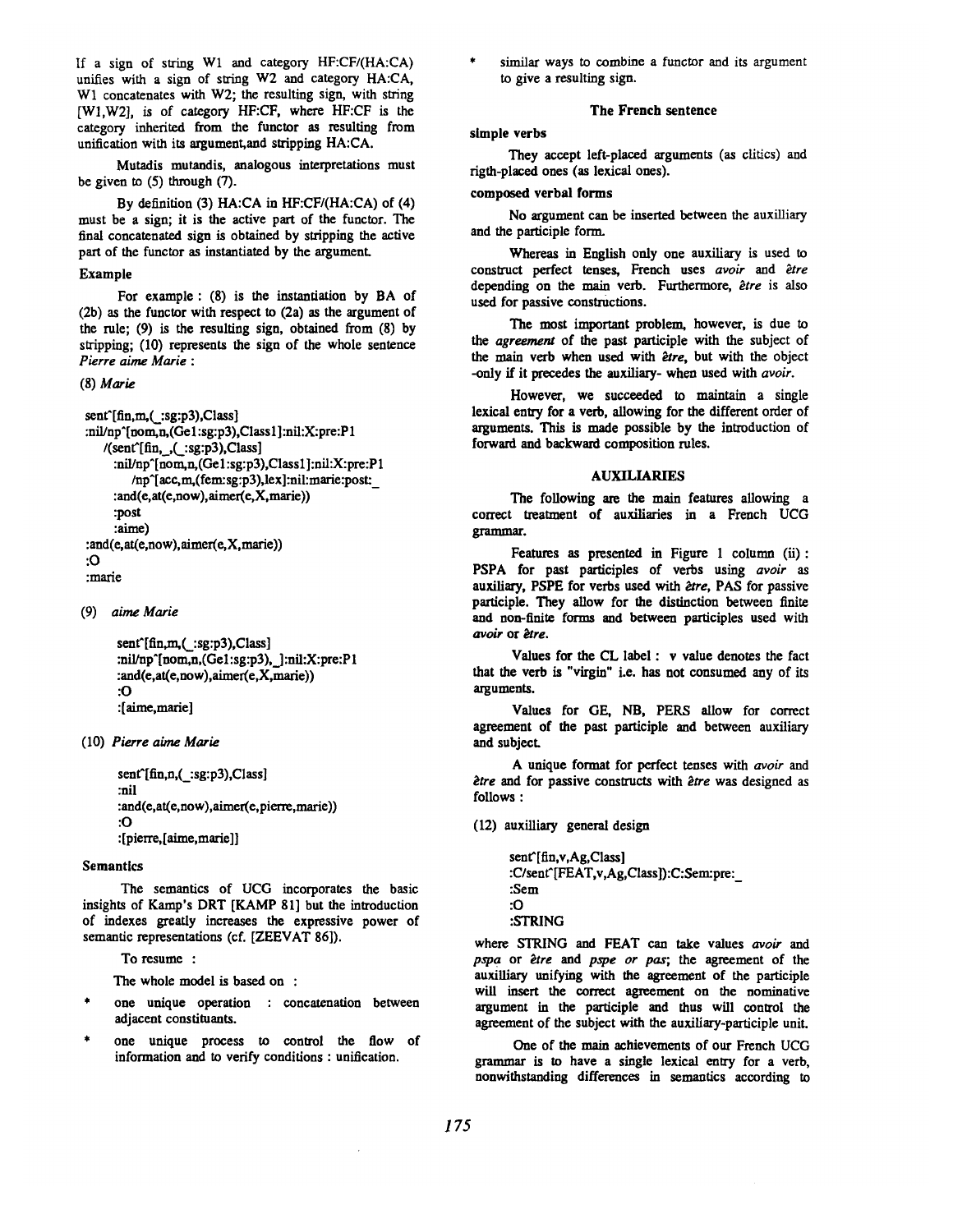tense, free word order, and constrained word order due to clitics.

Standard lexical entries present word order as for non-clitic arguments, and semantics as for the infinitive.

A morphological component allows for a dynamic transformation of these entries according to tense gender and person.

Thus, typical entries look like :

(13) *regarder* 

```
sent<sup>^</sup>[fin, v, Ag, ]
:nil/np^[nom,n,Ag, ]:nil:X:pre:
    /np~[aec,m,__,_]:nil:Y:post:_ 
:regarder(e,X,Y) 
:O 
:regarder
```
When analysing (morphologycally) the passive participle (13) is transformed (by a special passive lexical rule) into :

(14) regardée

```
sent<sup>o</sup>[pas, v,(fem:sg:Pe), 1
:nil/np^[nom,n,(fem:sg:Pe), ]:nil:Y:pre:
   /np~[par,m,_,_]:nil:X:post: 
:regarder(e,X,Y) 
:O 
:regardée
```
to be combined with an auxiliary as

(15) *~tre* 

sent'[fin,v,(Ge:sg:p3),\_] :C/sent'[or(pspe,pas),v,(Ge:sg:p3), ]:C:S:pre:\_ :S :O :est

yielding

**(16)** *est regardb.e* 

```
sent<sup>^</sup>[fin,v,(fem:sg:p3), ]
:nil/np^[nom,n,(fem:sg:p3), ]:nil:Y:pre:
   /np<sup>^</sup>[par,m, , ]:nil:X:post:
:regarder(e,X,Y)] 
:O 
:[est,regardée]
```
This can then correctly be combined with the subject Marie (2b) respecting the agreement auxiliarysubject and subject-participle (because it is used with  $em$ 

### CLITICS

Beside the fact that clitics in French are always placed before the verb or verb-auxilliary unit (as it was said before) there are also restrictions concerning placement between then

It is thus necessary to specify (17 a) and to exclude (17 b), among others.

(17) (a) Marie lui<sub>t dat</sub> a donné un livre  $_{[acc]}$ 

(b) Marie a lui $_{\text{[datt]}}$  donné un livre $_{\text{[acc]}}$ 

The main problem with French clitics is that arguments combine in a different order with the verb according to  $(a)$  whether they are clitic or not and  $(b)$ whether they are first/second person or third person.

- (18) (a) Marie donne un livre $_{[acc]}$  à Pierre $_{[data]}$ 
	- (b) Marie  $\lim_{\text{[data]}}$  donne un livre
	- (c) Marie le<sub>facci</sub> lui<sub>men</sub> donne
	- (d) Marie me<sub>rdad</sub> le<sub>tacci</sub> donne

The core of conditions on clitic ordering in French can be found in (19). These transitions are valid for argumental clitics and non-argumental ones (for example,  $VP$  modifiers, as y in  $Il$  y a apporté un livre), but the present paper is only intended to cover the argumental **ones.** 

```
(19) 2
```
--> prod(acc) prod(dat) protob prota y enfacc) en[de] se[acc) se[dat]

| prod(acc) | ø |   | ø |   | G | ø | a | ø |   |
|-----------|---|---|---|---|---|---|---|---|---|
| prod(dat) |   | ø | G | ø | ø | G | G |   | ø |
| protob    | ø |   | ø | o | G | ø | G | ø |   |
| prota     |   | ø | ٠ | ø | ø | G | G |   | ø |
| y         |   | ø | ۰ | ø | ø | o |   |   |   |
| en[acc]   | ø |   | ø | ٠ |   | ø |   | ø |   |
| en(de)    |   |   | ٠ |   |   | ۰ | ø |   |   |
| se[acc]   | ø |   | ø |   | G | ø | G | ø |   |
| se[dat]   |   | ø | G | ø | ø | G | G |   |   |
|           |   |   |   |   |   |   |   |   |   |

The complex information of the matrice are included in a uniform way in the clitics lexical entries.

The basic template for clitic is :

```
Head^[Feat,Clo2,A,Class]
:C / (Head^[Feat,Clo1,A,Class]
      :C/np^[<sub>_,_,_,</sub>pro]:nil:pro(X):_:_
     :S 
     :pre 
     :)
:S 
:O 
:Siring
```
where the relation between Clo2 and Clol constains the matrice information relevant for each clitic.

## IMPLEMENTATION

The UCG French grammar has been implemented at the Laboratoires de Marcoussis (France) on a VAX 780 in C-PROLOG using PIMPLE, a PROLOG implementation of a PATR-II like tool for development of unification grammars, implemented by the Centre for Cognitive Science of Edinburgh University.

Some more examples with auxiliaries and clitics

Entries for the sentence *Marie la lui a donnée :* 

<sup>&</sup>lt;sup>2</sup> where G = grammatical,  $*$  = non grammatical,  $\varnothing$  $=$  impossible (because an argument of a verb cannot be consumed twice)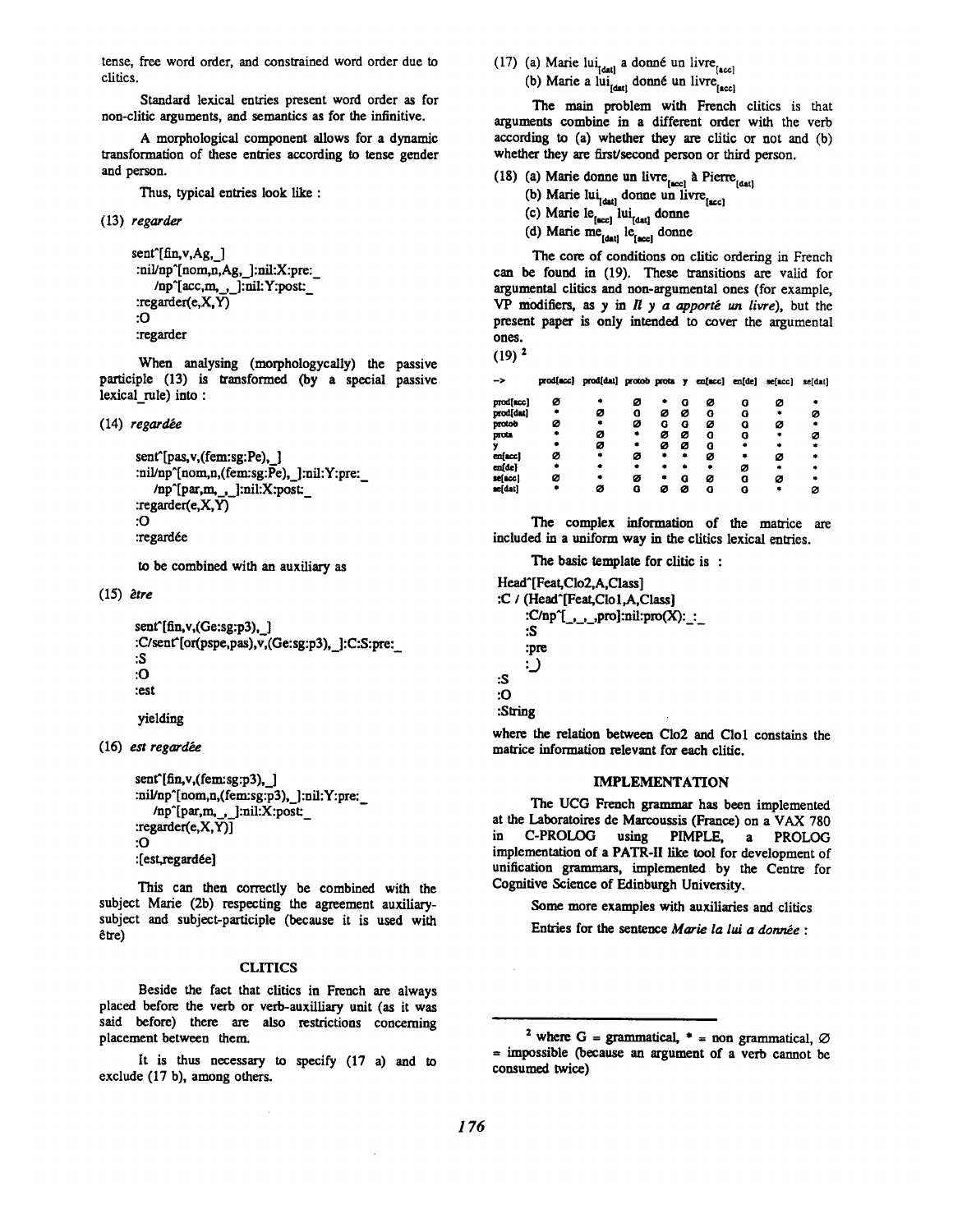(20) *la* 

```
Head^[Feat,protob,A,Class] 
:C / (Head^[Feat,or(prota,y,m,v),A,Class]
     :C/np^[aee,._,(fem:sg:p3),pro] :nil:pro(X):_:_ 
     :S 
     :pre 
     :_) 
:S 
:O 
:la
```
(21) *lui* 

```
Head^[Feat,prota,A,Class] 
:C / (Head^[Feat,or(en, m, v), A, Class]
      :C/np^{\wedge}[dat, ,(..:sg:p3),pro]:nil:pro(X): :
      :S 
      :pre 
      :__) 
:S 
:O 
:1
```
(22) a

```
sent'[fin,v,(_:sg:p3),Class] 
:C/sent^[pspa,v,(_:sg:p3),Class]:C:Sem:pre:
:Sem
:O 
"a
```
*donner as* modified by morphological rules into a past participle :

 $(23)$  donnée

```
sent<sup>c</sup>[pspa, v,Ag, ]
:nil/np^[nom,n,Ag, ]:nil:X:pre:
   /np^[acc,n,(fem:sg:_),pro]:nil:Y:pre:
   /np~[dat,m,. ,_]:nil:Z:post 
:donner(e,X,Z,Y) 
:O 
:donnde
```
are combined in the following way :

a with donnée by FA yielding :

```
\text{sent}^{\text{fin},v, (\text{sg}:p3),}]
:nil/np^[nom, n, (\_.:sg:p3), ]:nil:X:pre:
    /np~[acc,n,(fem:sg:_),pro]:nil:Y:pre:_ 
    /np^[dat, m,_,_]:nil:Z:post 
:\text{donner}(e, X, Z, Y):O 
:[a, donnée]
```
*lui with [a,donniee]* by FA yielding :

sent^[fin,prota,(\_:sg:p3),\_] :nil/np^[nom,n,(\_:sg:p3),\_]:nil:X:pre:\_ /np~[acc,n,(fem:sg:\_),pro]:nil:Y:pre:\_ : $\text{domer}(e, X, pro(Z), Y)$ ] :0 :[lui,[a,donnée]]

*la with [lui,[a,donnée]]* by FA yielding :

sent^[fin,protob,(\_:sg:p3),\_] :nil/np^[nom,n,(\_:sg:p3),\_]:nil:X:pre:\_ :donner(e,X,pro(Z),pro(Y)) :O :[la,[lui,[a,donn6e]]]

marie with *[la,[lui,[a,donnée]]]* by FA yielding :

 $sent^{\text{fin},n}$ ,  $:=$  $sg: p3)$ , ] :nil :donner(e, marie,pro(Z),pro(Y) ) :O :[marie,[la,[lui,[a,donnée]]]]

Entries for the sentence *Marie lui est donnée* :

## (24) est

```
sent [fin, v, Ag, Class]
:C/sent^[or(pas,pspe),v,Ag,Class]:C:Sem:pre:
:Sem 
:O 
:est
```
 $(25)$  donnée

```
sent^[pas,v,(fem:sg:Pe), ]
:ni\nunp<sup>-</sup>[nom,n,(fem:sg:Pe), ]:nil:Y:pre:
   /np^[dat,m, _, _]:nil:Z:post:
:donner(e,unknown,Z,Y) 
:0 
:donnée
```
*est* with *donnée* by FA yielding :

sent^[fin,v,(fem:sg:Pe),\_] :nil/np^[nom,n,(fem:sg:Pe),\_]:nil:Y:pre:\_ /np^[dat,m, \_, \_]:nil:Z:post:\_ :donner(e, unknown,Z,Y) :O :[est, donnée]

lui with [est,donnée] by FA yielding :

sent<sup>^</sup>[fin,v,(fem:sg:Pe), ] :nil/np^[nom,n, (fem:sg:Pe), ]:nil:Y:pre: : donner(e, unknown,  $pro(Z)$ ,  $\overline{Y}$ ) :O :[lui,[est,donnée]]